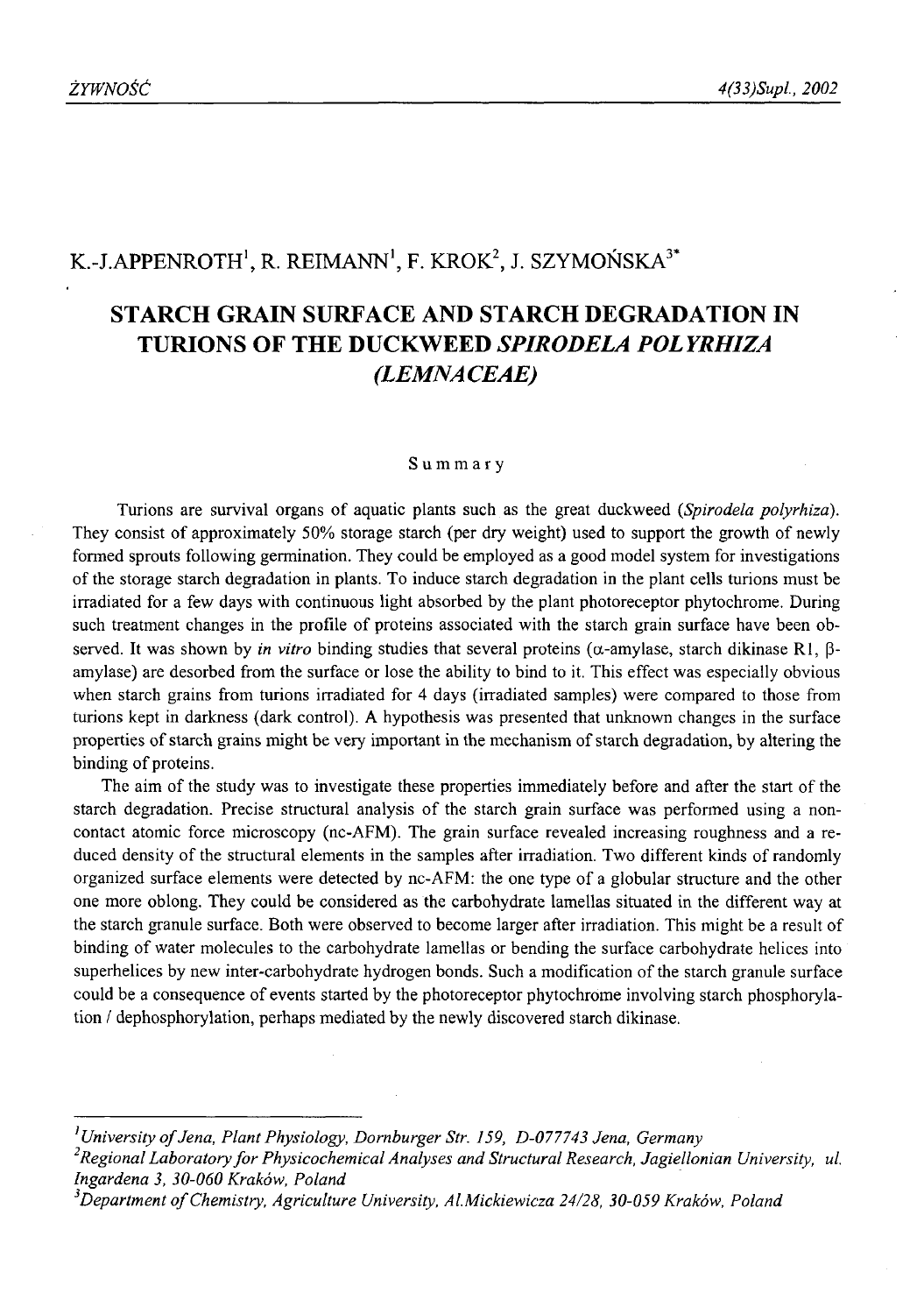### **Intoduction**

Turions are resting fronds of aquatic vascular plants. In *Spirodela polyrhiza* (duckweed), turions have an important function in the survival strategy of the plants as vegetative fronds cannot tolerate low temperatures, and, therefore, usually die during late autumn. These resting fronds overcome unfavourable seasons by sinking to the bottom of the ponds or lakes [6]. Turions contain two meristematic pockets from which new vegetative sprouts can develop following germination [1]. In spring, after rise of the temperature, turions germinate. The main storage compound in turions is starch [4]. It has been shown previously that starch does not seem to contribute to early events in germination. Instead, starch fulfils two distinct functions [7]. Firstly, starch secures the survival of turions during periods of unfavourable germination conditions by very slow degradation lasting for months or even years. Secondly, it supports accelerated growth of the newly formed sprouts following germination, in a faster degradation response lasting for a few days. This second response is regulated by light and this light effect is mediated by the plant photoreceptor phytochrome. Turions could be considered as a model system for investigation of the mobilisation of storage starch in plants. Starch degradation in turions could be induced by repetitive red light pulses (Rp) as reported by Dölger et al. [4]. Whereas one Rp per day, applied for a period of 6 days, shows already a measurable effect, the full response has only been observed after hourly applied Rps [3]. These results were explained in terms of a developing source-sink system and by the existence of two separate steps in the process of starch degradation in turions: formation of a sprout  $(=\sin k)$  during the Rp-induced germination, and starch degradation in the storage tissue (= source) induced by the second light treatment.

Following various light pre-treatments on *Spirodela polyrhiza* turions, native starch granules were isolated and two fractions of starch-related proteins were distinguished: proteins enclosed within the starch particles (starch-internalised proteins) and those attached to the surface (starch-associated proteins). Two starch associated proteins were identified immunochemically as  $\alpha$ -amylase (EC 3.2.1.1) and the R1 protein [<sup>8</sup> , 9]. Continuous illumination with red light induces a rapid degradation of starch. Within the first 24 h of illumination the level of starch-associated  $\alpha$ -amylase transiently increased and subsequently decreased rapidly. Similarly, the amount of the starch-associated R1 also decreased during illumination. The dissociation of both aamylase and R1 from the starch granules preceded the decrease in starch content [9]. However, binding of the two proteins to starch granules remained unchanged when the turions did not perform net starch degradation as observed during continuous darkness. Thus, during net starch degradation so far unidentified changes are postulated to occur at the surface of the starch particles that are relevant for protein binding. This conclusion was supported by *in vitro* studies. The enzyme did bind to starch granules pre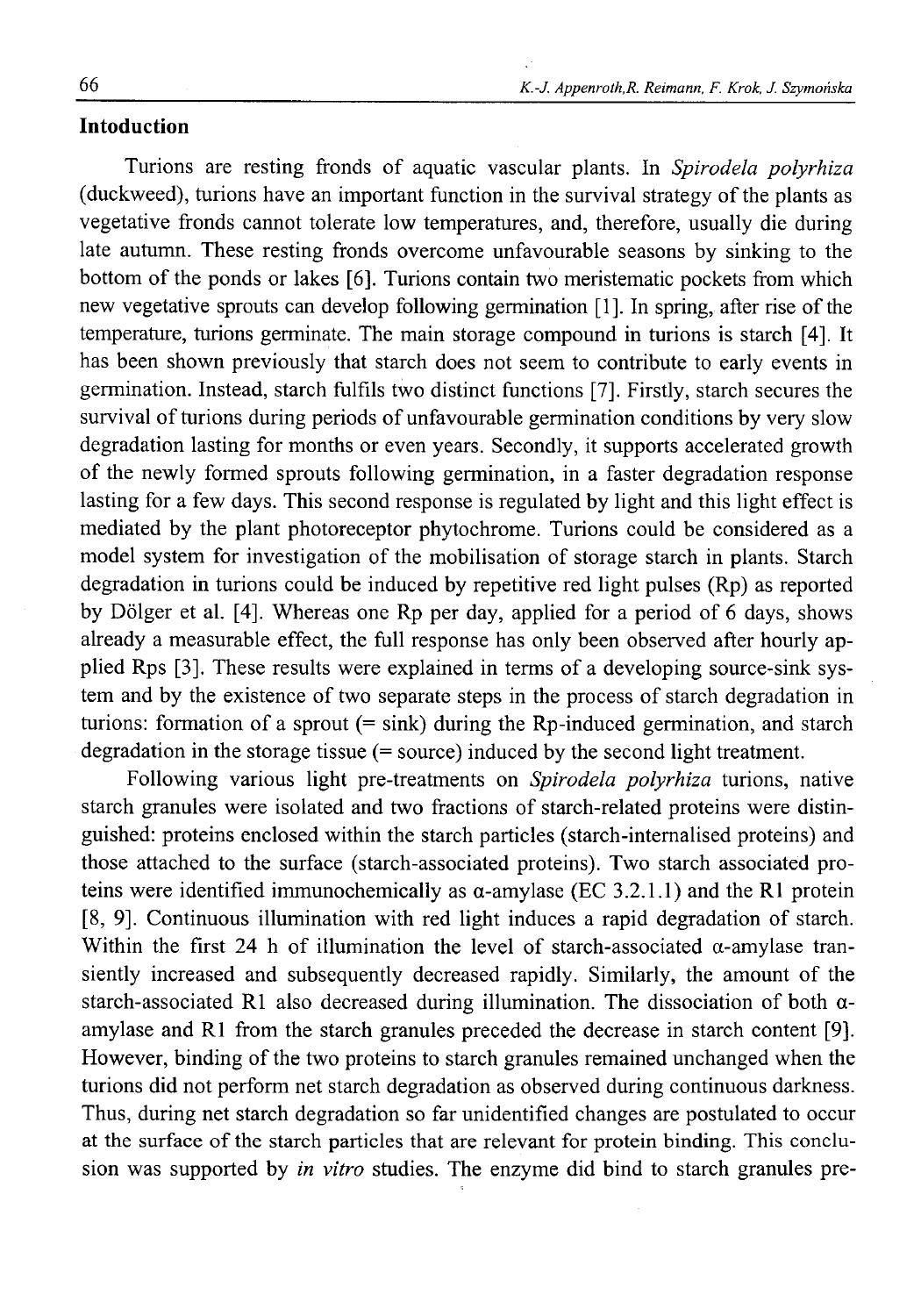pared from dark-stored turions (in which starch degradation had not been initiated), but not to those isolated from illuminated (starch degrading) turions [9].

The aim of the study was to investigate the starch granule surface properties immediately before and after the start of the starch degradation and to detect possible changes in the presence of proteins at the starch grain surface.

### **Material and methods**

#### *Material*

#### *Formation of the turions*

All experiments were performed using etiolated turions of the duckweed *Spirodela polyrhiza* (L.) Schleiden, strain SJ cultivated in the way described elsewhere by Appenroth *et al.* [2]. To obtain non-dormant turions (that are capable of phytochromeinduced germination), cold treatment  $(5 \pm 1^{\circ}C)$  was carried out for additional 28 days in continuous darkness. Except the cold period, turions were kept at  $25.0 \pm 0.1$  °C.

### *Isolation of starch granules*

Following various light treatments, turions and newly formed sprouts were frozen in liquid nitrogen and stored at  $-80^{\circ}$ C until use. The samples were prepared according to the method described by Ritte *et al.{*2000). The obtained starch fraction was washed twice with buffer 0.5 M HEPES-KOH, pH 7.0 (5 ml and 1 ml, respectively), and dried to dryness under vacuum for approximately 8 h. The samples were stored at  $-80^{\circ}$ C until use. Starch was quantified according to Ley *et al.* [7].

## *Methods*

#### *Light sources and irradiation*

For the irradiation experiments the following light sources and filters were used: red light pulses ( $\lambda_{\text{max}} = 683$  nm, half-bandwidth 63 nm, 490  $\mu$ mol m<sup>-2</sup> s<sup>-1</sup>, 5 min) were applied using a slide projectors (Diafant 250, Liesegang, Diisseldorf, Germany; 24 V / 250 W) equipped with a glass filter RG645, 3 mm thick (Schott, Mainz, Germany) and a dichroic filter IR7, 3 mm thick (OptoChem, Stromberg, Germany); for illumination with continuous red light ( $\lambda_{\text{max}}$  = 658 nm, half-bandwidth 25 nm, 12 µmol m<sup>-2</sup> s<sup>-1</sup>) red fluorescence tubes (36 W/ 60; Osram, Miinchen, Germany) plus a red Plexiglas (GS501, 3 mm thick; Rohm, Darmstadt, Germany) were used. All manipulations of the turions were carried out in dim green light ( $\lambda_{\text{max}} = 553$  nm, half-band width 8 nm,  $< 0.2 \mu$ mol m<sup>-2</sup> s<sup>-1</sup>) as described before by Appenroth *et al.* [2].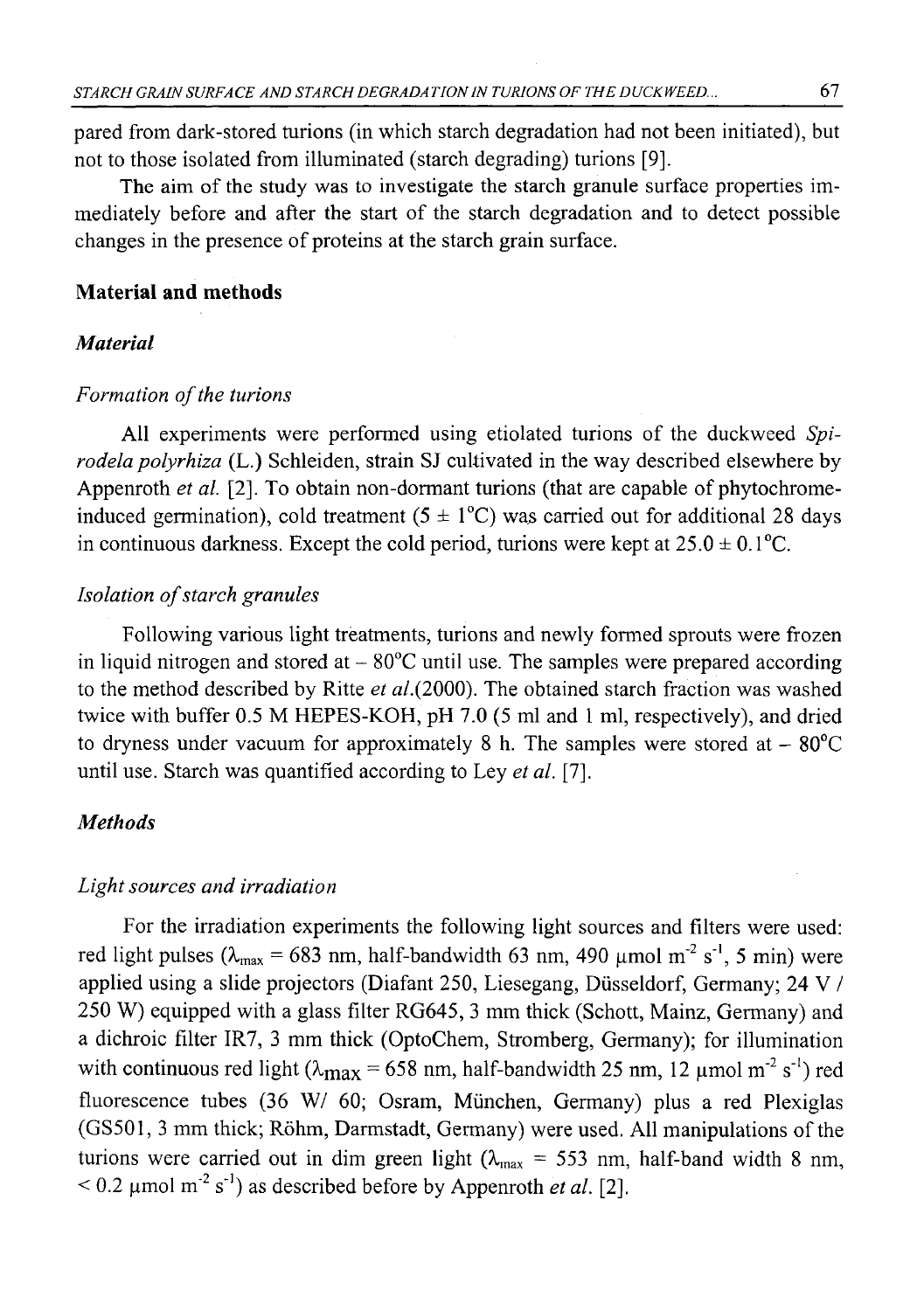### *Non-contact atomic force microscopy*

High-resolution non-contact Atomic Force Microscopy (nc-AFM) was performed using a Park Scientific Instrument Autoprobe CP model (California, USA) of the Regional Laboratory for Physicochemical Analyses and Structural Research at the Jagiellonian University, described elsewhere [5, 12]. Starch granules were spread onto an adhesive tape fixed onto an AFM sample holder, and observed at ambient conditions. The granules were partially embedded in the "sticky tape" to overcome problems with the large height variation in granule topography. For each starch sample images of several starch granules were collected.

### **Results and discussion**

The surface of control starch grains isolated from dark kept turions of *Spirodela polyrhiza* and analyzed by nc-AFM is shown in Fig. 1. The starch grain surface revealed increasing roughness and a reduced density from ca.160/ $\mu$ m<sup>2</sup> to 50/ $\mu$ m<sup>2</sup> of its structural elements after irradiation with continuous red light for 4 days. Two kinds of randomly organized surface species were detected at the starch granule surface by nc-AFM: the one type of a globular structure and the other more oblong (Fig. 1 and Fig. 2). They could be considered as the carbohydrate lamellas situated in different ways at the starch granule surface. Those, densely packed were visible from the top-side (so detected as globular elements), while the other-loosely packed, laying at the surface were side-viewed by the microscope (and detected as oblong species). This observation indicates that the structure elements were not uniformly distributed at the grain surface. After the irradiation the surface species became larger. It was estimated that the granular elements of the dark control samples (no starch degradation) have a diameter of approximately 60 nm whereas the same elements from samples irradiated for 4 days (starch degradation) have a diameter of 100 nm (Fig. 3 and Fig. 4). The oblong elements were approximately 50 nm thick and 120 nm long before irradiation. Following a red light irradiation, the size of these elements increased to approximately 70 nm and 170 nm, respectively (Fig. 5 and Fig. 6). The observed modification of the grain surface is most probably not the result of a physical interaction of starch and light but, more indirectly, a consequence of events started by the plant photoreceptor phytochrome involving starch phosphorylation / dephosphorylation. The function of the socalled R1 protein as starch dikinase, postulated already several years ago [8], was recently revaeled by Ritte *et al.* [11]. The phosphorylation level may enhance the binding of more water molecules to the carbohydrate helices or may induce the formation of new hydrogen bonds between lamellar helices present at the granule surface, which bend together into superhelices. Such a process, involving of some surface OH-groups, supported by the decreasing of the surface element density, might result in lowering of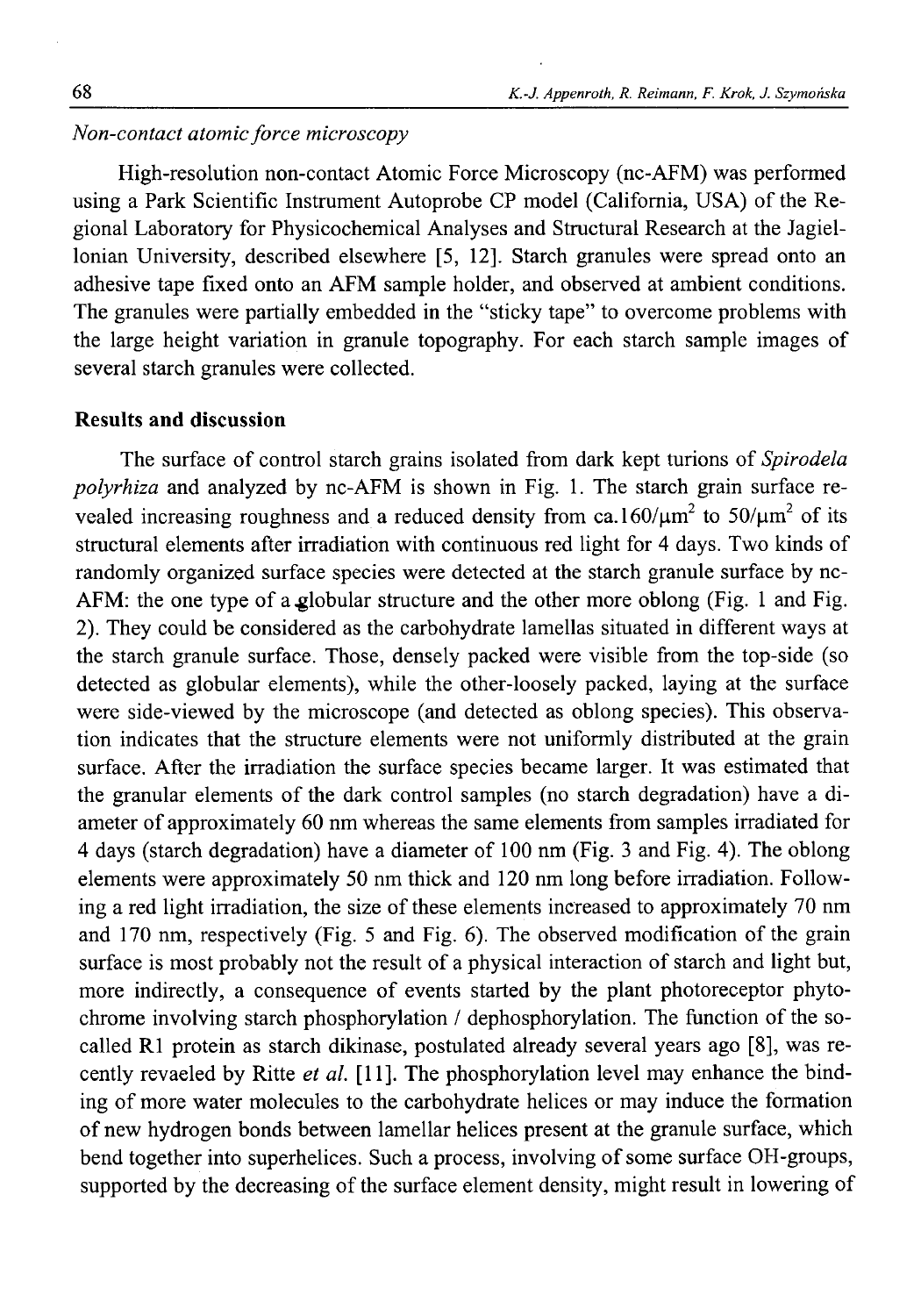the granule surface capacity towards proteins. The decreased protein binding under starch degrading conditions was shown in several systems [9, 10]. A number of problems still remains to be investigated to understand the role of the starch grain surface properties in the starch degradation process.



Fig. 1. Nc-AFM images of the surface elements of the dark control (native) starch samples.



Fig. 2. Nc-AFM images of the surface elements of the irradiated starch samples.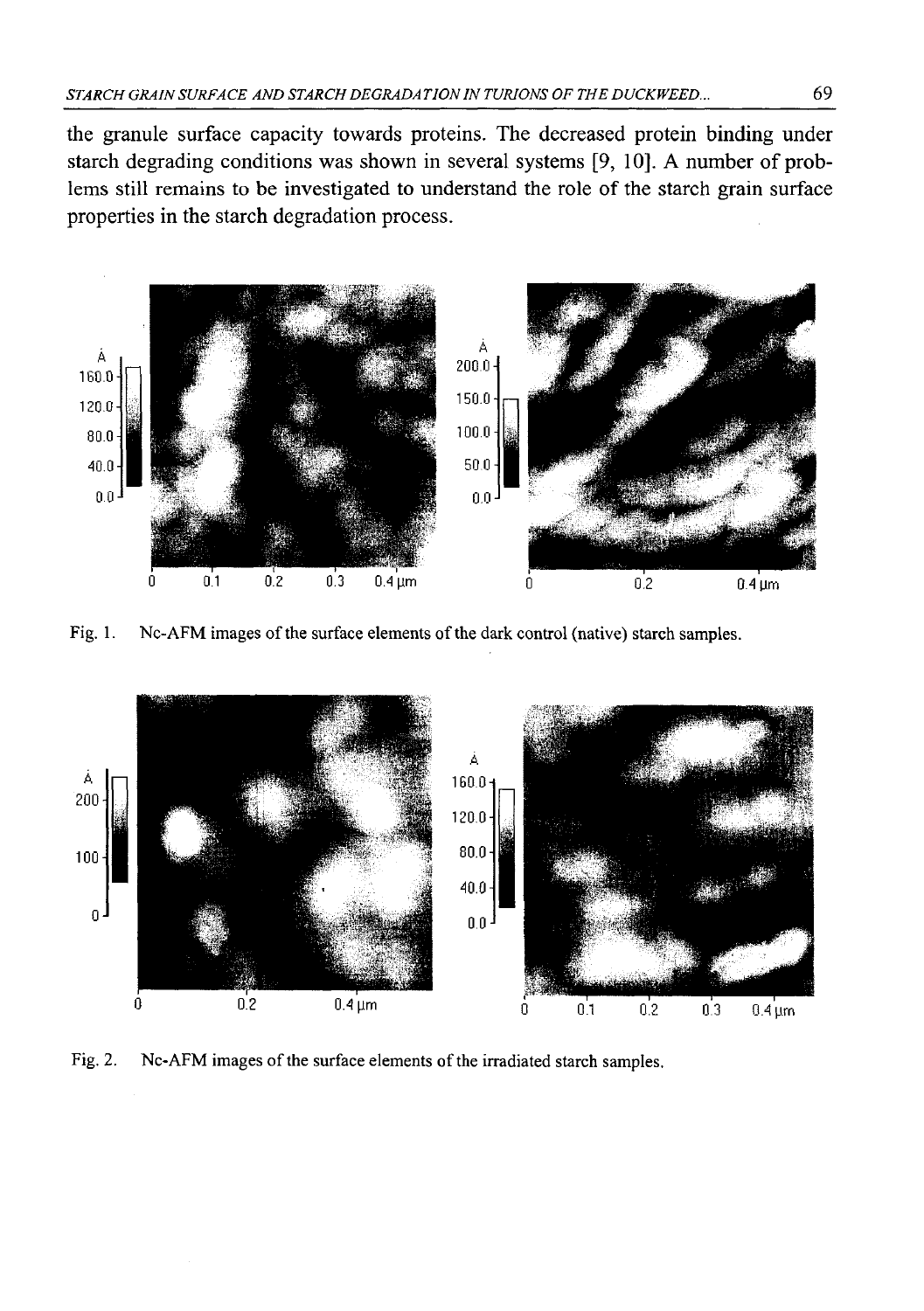

Fig. 3. Dimensions estimated for the granular species observed at the surface of the dark control starch grains.



Fig. 4. Dimensions estimated for the granular species revealed at the surface of the irradiated starch grains.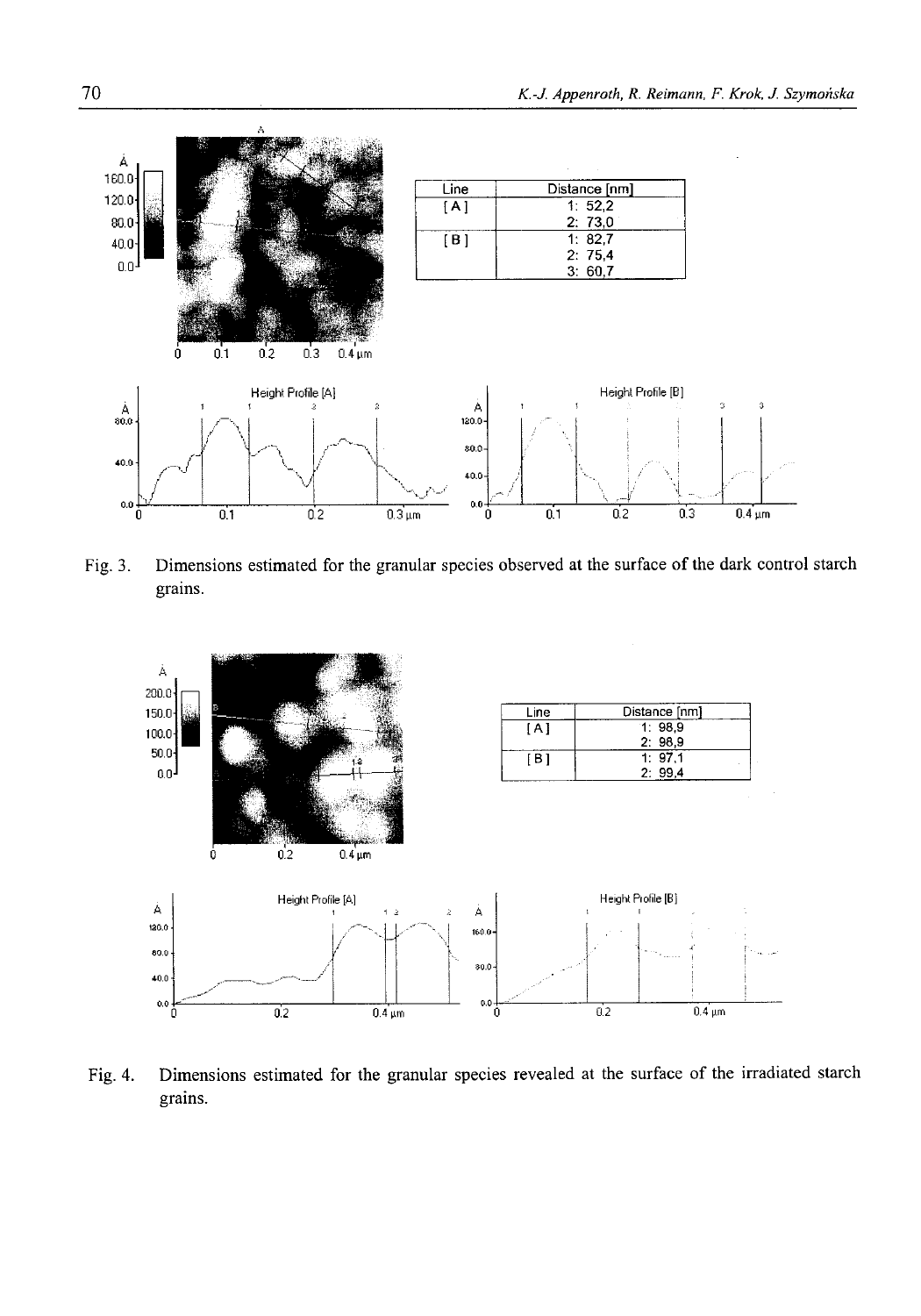

Fig. 5. Dimensions estimated for the oblong species revealed at the surface of the dark control starch grains.



Fig. 6. Dimensions estimated for the oblong species observed at the surface of the irradiated starch grains.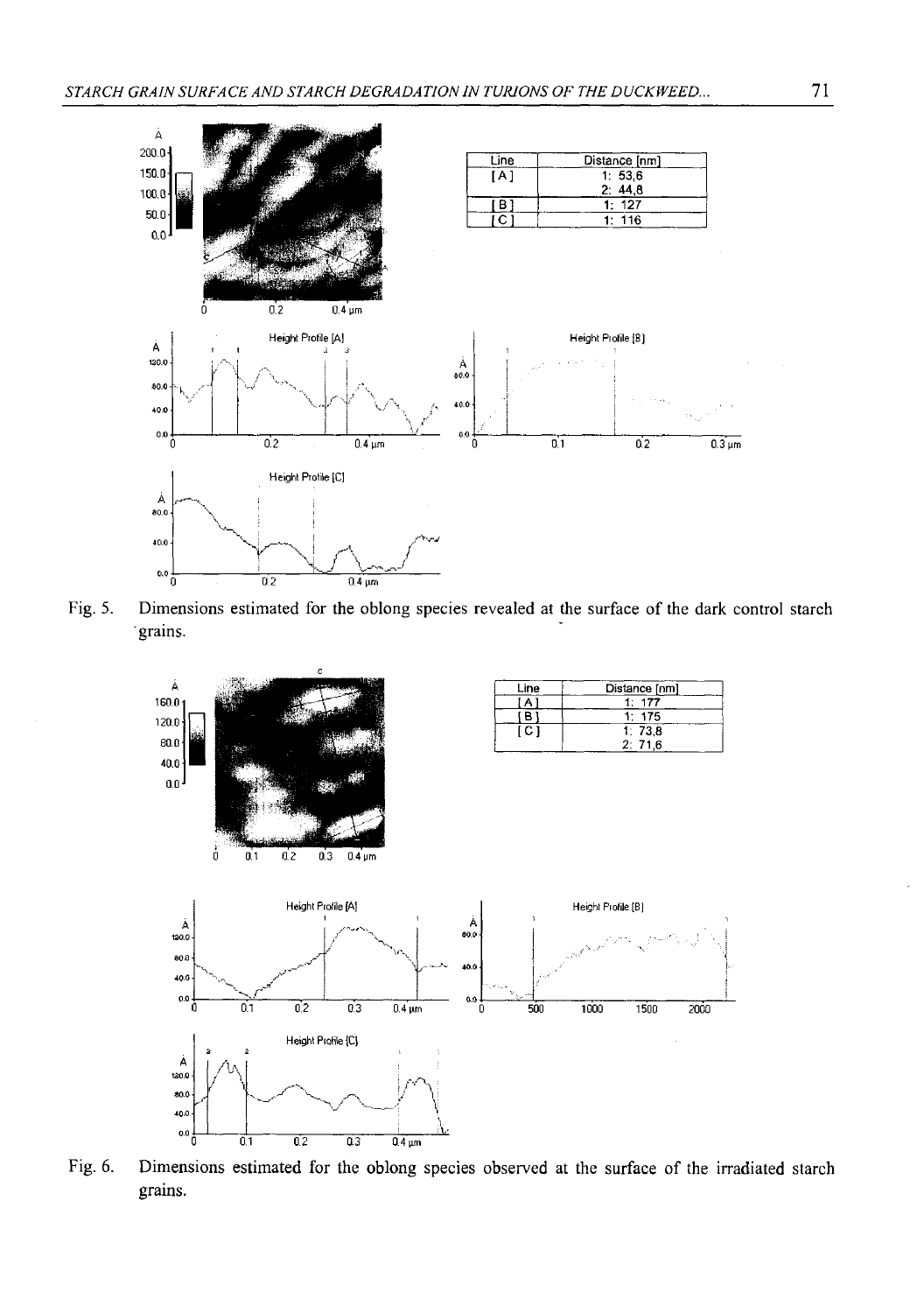## **Conclusions**

- 1. Red light irradiation caused an increasing of the granule surface roughness and reduced density of the structural elements. These structural elements became larger after irradiation probably due to binding of water molecules to the carbohydrate lamellas or bending the surface carbohydrate helices into superhelices by new inter-carbohydrate hydrogen bonds.
- 2. Observed modification of the starch granule surface could be a consequence of events started by the photoreceptor phytochrome involving phosphorylation / dephosphorylation of starch. This could result in lowering of the granule surface capacity towards binding proteins.
- 3. A number of problems still remains to be investigated to understand the role of the starch grain surface properties in the starch degradation process.

#### **References**

- [1] Appenroth K.-J., Bergfeld R.: Photophysiology of turion germination in *Spirodela polyrhiza (L.)* Schleiden. XI. Structural changes during red light induced responses. J. Plant Physiol., 1993, **141:** 583-588.
- [2] Appenroth, K.-J., Teller S., Horn M.: Photophysiology of turion formation and germination in *Spirodela polyrhiza.* Biol. Plant., 1996, 38, 95-106.
- [3] Appenroth, K.-J. & Gabryś H.: Light-induced starch degradation in non-dormant turions of *Spirodela polyrhiza.* Photochem. Photobiol., 2001, 73, 77-82.
- [4] Dólger K., Tirlapur U.K., Appenroth K.-J.: Phytohrome-regulated starch degradation in germinating turions of *Spirodela polyrhiza.* Photochem. Photobiol., 1997, 66, 24-127.
- [5] Krok F., Szymońska J., Tomasik P., Szymoński M.: Non-contact AFM investigation of influence of freezing process on the surface structure of potato starch granule. Appl. Surf. Sci., 2000, **157,** 382- 386.
- [6] Landolt E., Kandeler R.: The family of *Lemnaceae* a monographic study. Vol. 2. Veroff. Geobot. Inst. ETH Zurich. Stiftung Riibel, 95. Heft. Zurich, Switzerland 1987.
- [7] Ley S., Dólger K., Appenroth K.-J.: Carbohydrate metabolism as a possible modulator of dormancy in turions of *Spirodela polyrhiza* (L.) Schleiden. Plant Sci., 1997, **129,** 1-7.
- [8] Lorberth R., Ritte G., Willmitzer L., Kossmann J.: Inhibition of starch-granule-bound protein leads to modified starch and repression of cold sweetening. Nature Biotechnol., 1998,16, 473-477.
- [9] Reimann R., Ritte G., Steup M., Appenroth K.-J.: Association of a-amylase and the R1 protein with starch granules precedes the initiation of net starch degradation in turions of *Spirodela polyrhiza.* Physiol. Plant., 2002, **114,** 2-12.
- [10] Ritte G, Lorberth R, Steup M.: Reversible binding of the starch-related R1 protein to the surface of transitory starch granules. Plant J., 2000, **21,** 387-391.
- [11] Ritte G., Lloyd JR., Eckermann N., Rottmann A., Kossmann J. & Steup M.: The starch related R1 protein is an alpha-glucan, water dikinase. Proc. Nat. Acad. Sci. *USA,* 2002, **99** (10), 7166-7171.
- [12] Szymońska J., Krok F.& Tomasik P.: Deep freezing of potato starch. Int. J. Biol. Macromol., 2000, 27,307-314.